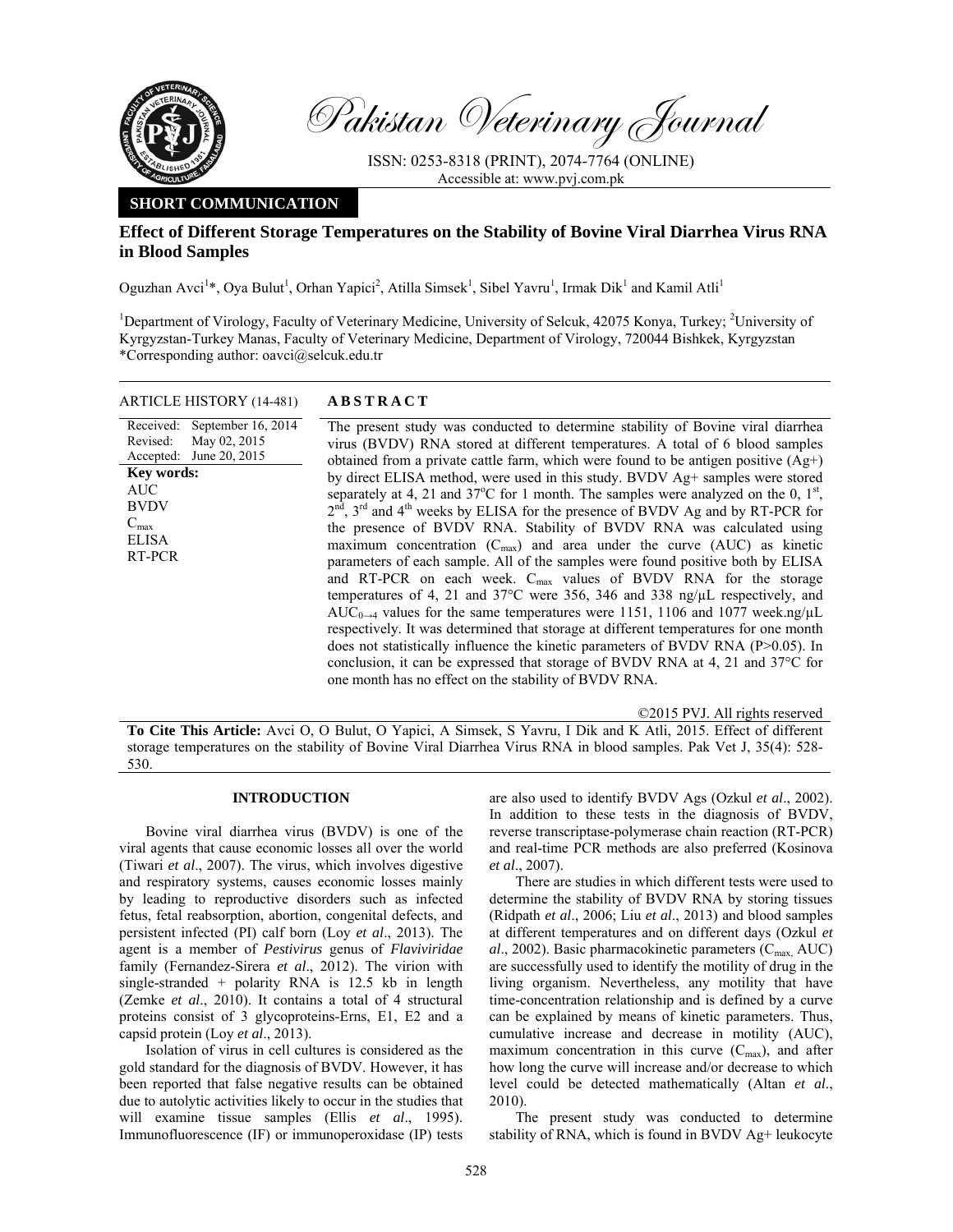samples, at different temperatures by calculating kinetic parameters ( $C_{\text{max}}$  ng/ $\mu$ L, AU $C_{0\rightarrow4}$  week.ng/ $\mu$ L).

## **MATERIALS AND METHODS**

Leukocyte samples that were found to be Ag+ by ELISA method were stored at different temperatures (4, 21 and 37°C) for 4 weeks and then extraction was performed and RNA260/280 absorbance ratios were measured on each week. Extraction products were analyzed by RT-PCR for the presence of BVDV viral genome. All procedures of the research were performed in the Virology Laboratory of Faculty of Veterinary Medicine, Selcuk University. The present study used 6 leukocyte samples obtained from private cattle farm (Afyonkarahisar), which were found to be BVDV Ag+ by direct ELISA. Commercially available direct ELISA (Idexx, USA) kit was performed in accordance with the test procedure. RNA extraction from leukocytes was performed using RNeasy Mini Kit (Qiagen, 74106). Viral  $RNA<sub>260/280</sub>$  absorbance ratios (ng/ $\mu$ L) were measured by NanoDrop (Thermo Scientific, USA).

**Calculation of kinetic parameters:** RNA concentrationtime curve was obtained for each sample. Kinetic parameters were analyzed using a non-compartmental model for each sample.  $C_{\text{max}}$  and AUC kinetic parameters of the groups were determined using Phoneix 6.4 (WinNonlin 6.3, Pharsight Certara Company, USA) program. Kinetic parameters were presented as Mean±SD.

**Statistical analysis:** Statistical evaluation of the data obtained was done by one way analysis of variance (ANOVA), whereas the difference between the groups was determined using Duncan test (SPSS 16.0, SPSS for Windows, SPSS Inc., USA). P<0.05 was considered to the limit for statistical significance.

### **RESULTS AND DISCUSSION**

All of the samples stored at 4, 21 and  $37^{\circ}$ C for 4 weeks were found to be positive by ELISA in terms of the presence of BVDV antigen. Moreover, all of the samples were found to be positive via RT-PCR in terms of presence of BVDV viral genome at the end of the  $4<sup>th</sup>$ week. C<sub>max</sub> and AUC values are demonstrated in Table 1. No statistical difference was determined between the groups in terms of stability of BVDV RNA stored at different temperatures (P>0.05). BVD-Mucosal Disease, which has clinical and pathological variations, is a multisystemic infection that causes huge economic losses in cattle breeding (Tiwari *et al*., 2007). Cattle rising business with reproductive problems must certainly be examined in terms of BVDV, and obtaining rapid results is of critical importance. Controlling business enterprises in terms of BVDV infection plays an important role in preparing regional or national control programs.

All samples were found to be positive in terms of presence of BVDV antigen and viral genome in this study (Fig. 1). Ozkul *et al*. (2002) compared different tests in the diagnosis of BVDV and found that RT-PCR is the most appropriate test in detecting BVDV in leukocyte samples stored as frozen for more than a year. In the

present study, it was found that storing the samples, which were positive for viral genome via RT-PCR, at 4, 21 and 37°C for 1 month, has no effect on BVDV RNA stability (P>0.05, Table 1). Moreover,  $C_{max}$  values for BVDV RNA stored at 4, 21 and  $37^{\circ}$ C were  $356\pm64.7$ ,  $346\pm65.6$  and  $338\pm69.1$  ng/ $\mu$ L, respectively (Table 1). Based on the  $C_{\text{max}}$  values obtained, it was determined that the amount of BVDV RNA in the positive samples stored at specified temperatures remained detectable until the end of the  $4<sup>th</sup>$ week and that the lowest RNA loss was in the samples stored at  $4^{\circ}$ C (Fig. 1).



**Fig 1:** RNA concentration-time curves of leukocyte samples stored at  $4, 21$  and  $37^{\circ}$ C (Mean $\pm$ SD).

**Table 1:** Kinetic parameters of BVDV RNA stored at different temperatures (Mean±SD)

| RNA Storage temperatures | $C_{\text{max}}$ (ng/µL) | $AUC_{0\rightarrow 4}$ (week.ng/µL) |
|--------------------------|--------------------------|-------------------------------------|
| $4^{\circ}$ C n:6        | $356 \pm 64.7$           | $1151+271$                          |
| $21^{\circ}$ C n:6       | $346 \pm 65.6$           | $1106 \pm 270$                      |
| $37^{\circ}$ C n:6       | $338 + 69.1$             | $1077 + 272$                        |

 $C_{\text{max}}$ =Maximum RNA concentration, AUC= Area under the curve RNA concentration. No significant difference in the same column.

Not only obtaining under optimum conditions as possible is important for the materials that would be transferred to the laboratories, but also storage temperature, solutions for dilution and type of transportation are also of critical importance. The present study revealed that storage of leukocyte samples that would be analyzed for the presence of BVDV antigen at 4, 21 and 37°C for one month would not influence the laboratory results. Nevertheless, considering  $AUC_{0\rightarrow 4}$ values, the highest RNA  $(1151 \pm 271$  week.ng/ $\mu$ L) was obtained from the samples stored at 4°C even though the laboratory results of samples stored at different temperatures for 4 weeks showed no change. The amount of RNA in the samples stored at 21 and  $37^{\circ}$ C were 1106±270 and 1077±272 week.ng/µL, respectively.

In the present study, even though the amount of BVDV RNA in the leukocyte samples containing BVDV RNA stored at 4, 21 and  $37^{\circ}$ C for 1 month decreased at the end of the  $4<sup>th</sup>$  week versus day 0, BVDV genome was detected via RT-PCR. Ridpath *et al*. (2006) stated that BVDV remained stable in the samples that they stored between  $-20$  and  $25^{\circ}$ C for 7 days. Results of the present study carried out at three different temperatures (4, 21 and 37°C) used to determine stability of BVDV RNA is consistent with the result of the study, in which the researchers (Ridpath *et al.,* 2006) reported stability for 7 days.